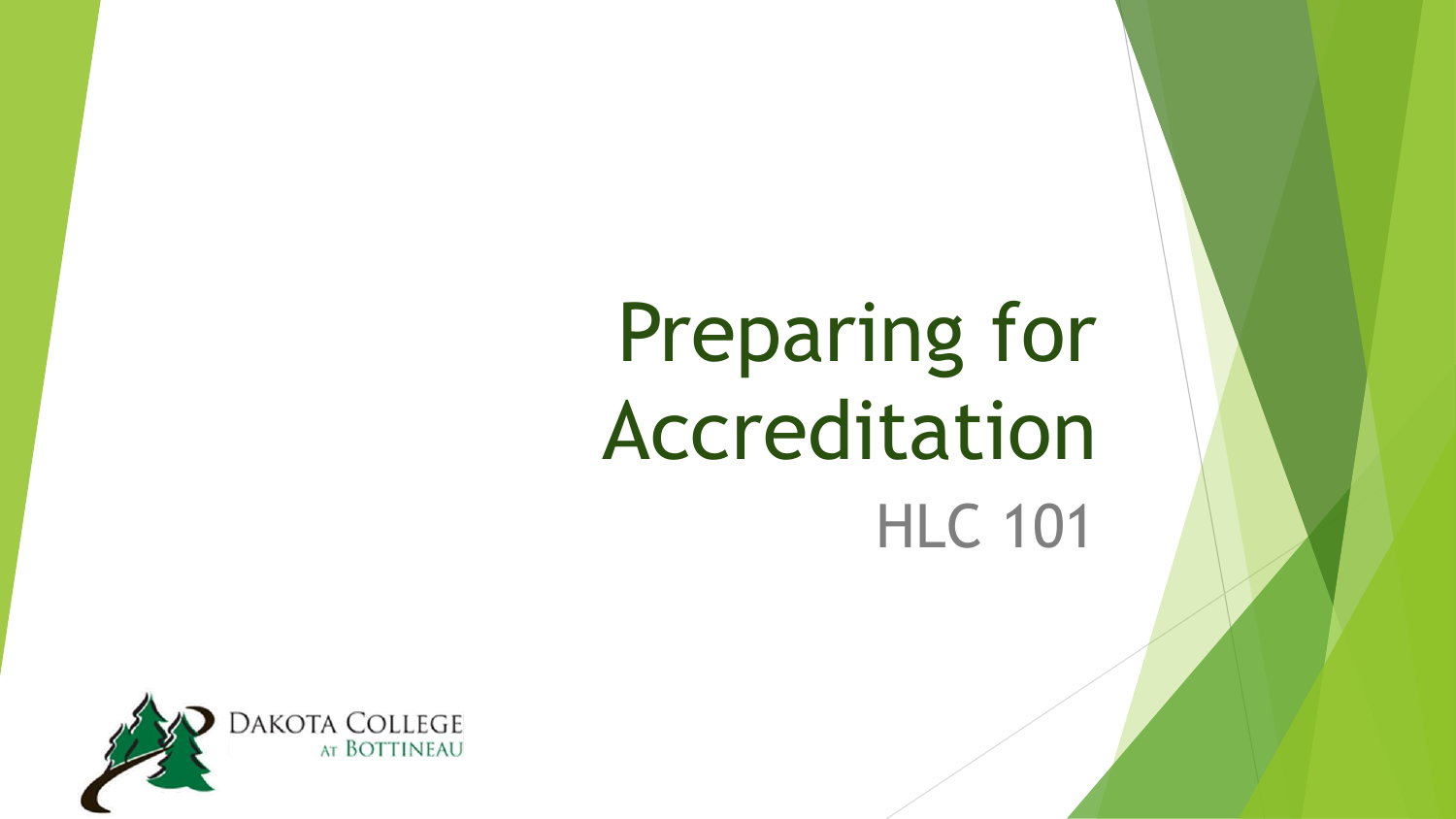### **What is Accreditation?**

The act of accrediting or the state of being accredited, specifically, the granting of approval to an institution of learning by an official review board after the school has met specific requirements.

*The American Heritage Dictionary of the English Language*, New College Edition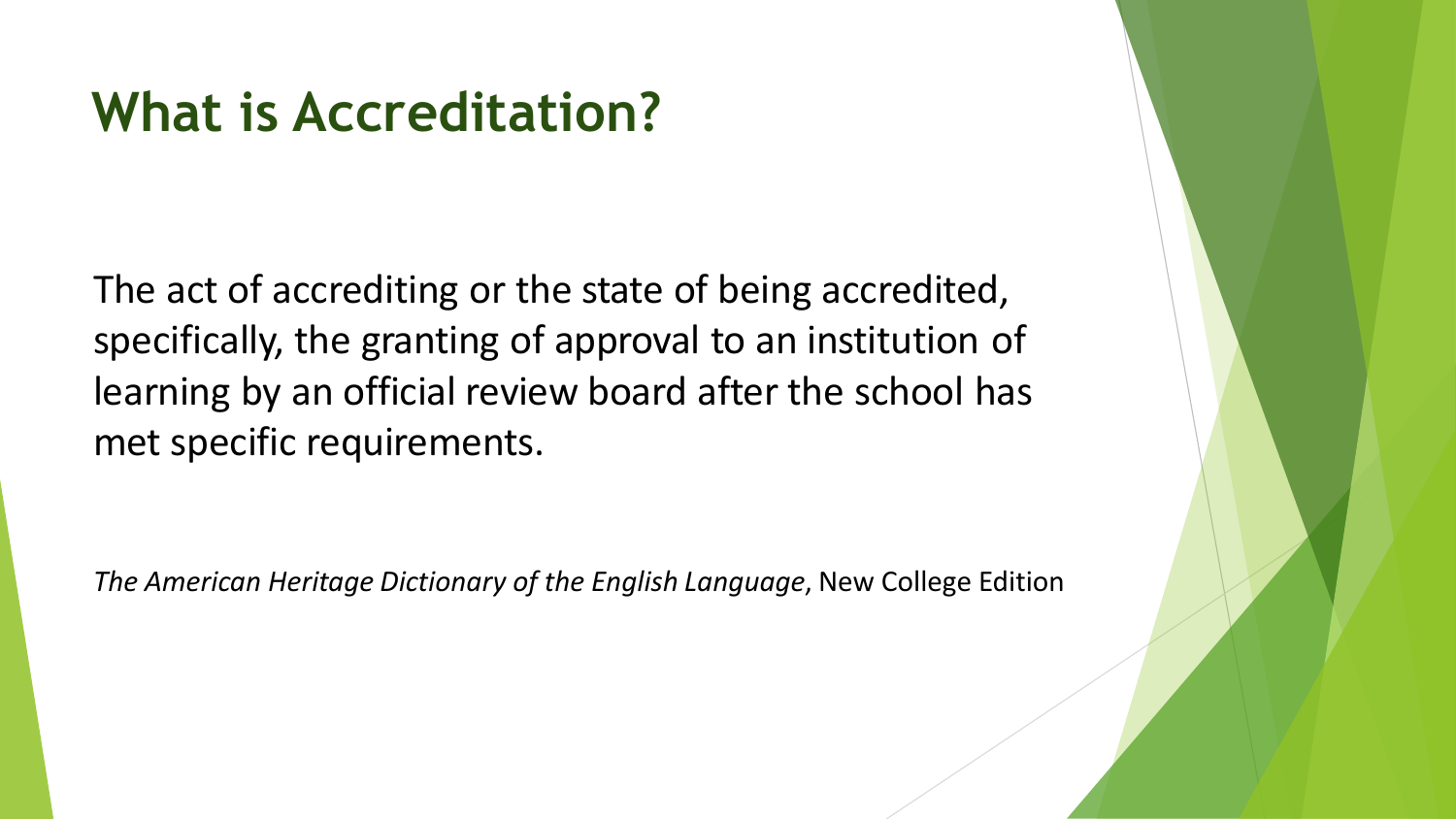### **What is Accreditation?**

- Voluntary peer review process focused on outcomes
- A focus and commitment to become a better college through assessment and continuous improvement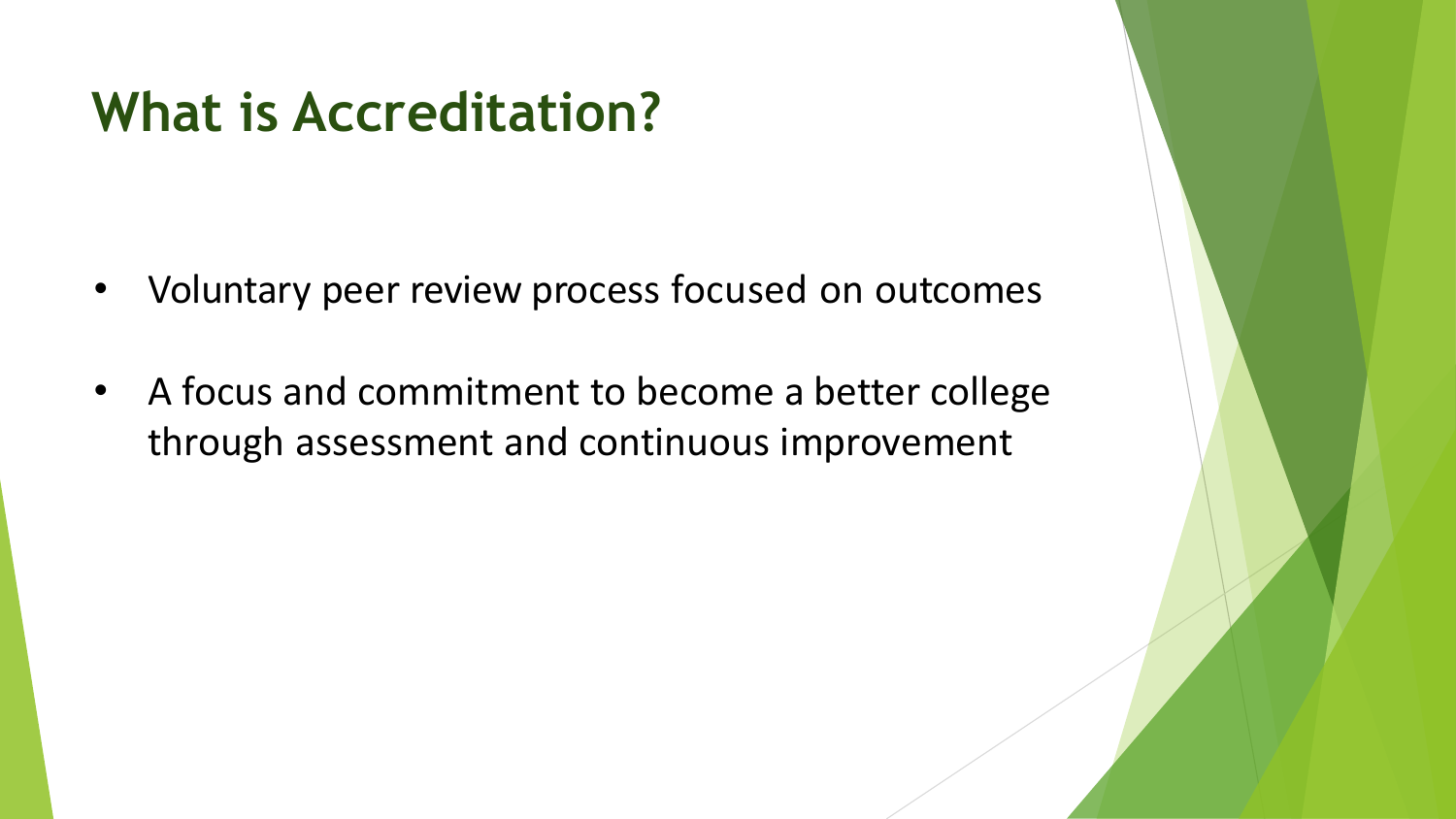# Why is it important to be accredited?

- • Participate in federal financial aid programs and award federal financial aid
- Insure credit transfer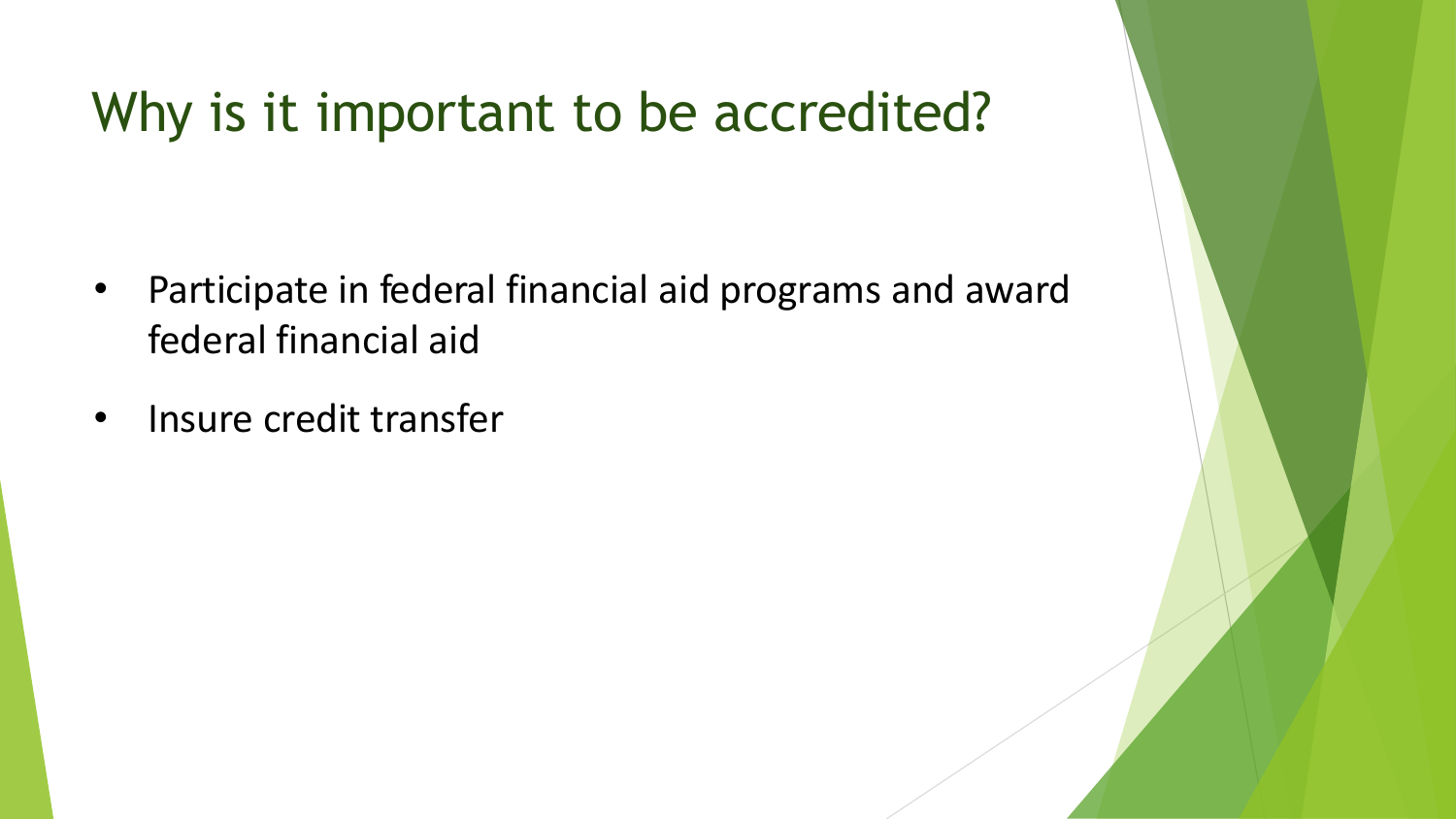# **Who accredits us?**

- **Higher Learning Commission (HLC)** 
	- Member of North Central Association of Colleges
	- One of 6 regional U.S. institutional accreditors
	- Establishes Criteria for Accreditation
		- A set of guiding values
		- Evidence of continual improvement and aspiration on the part of member institutions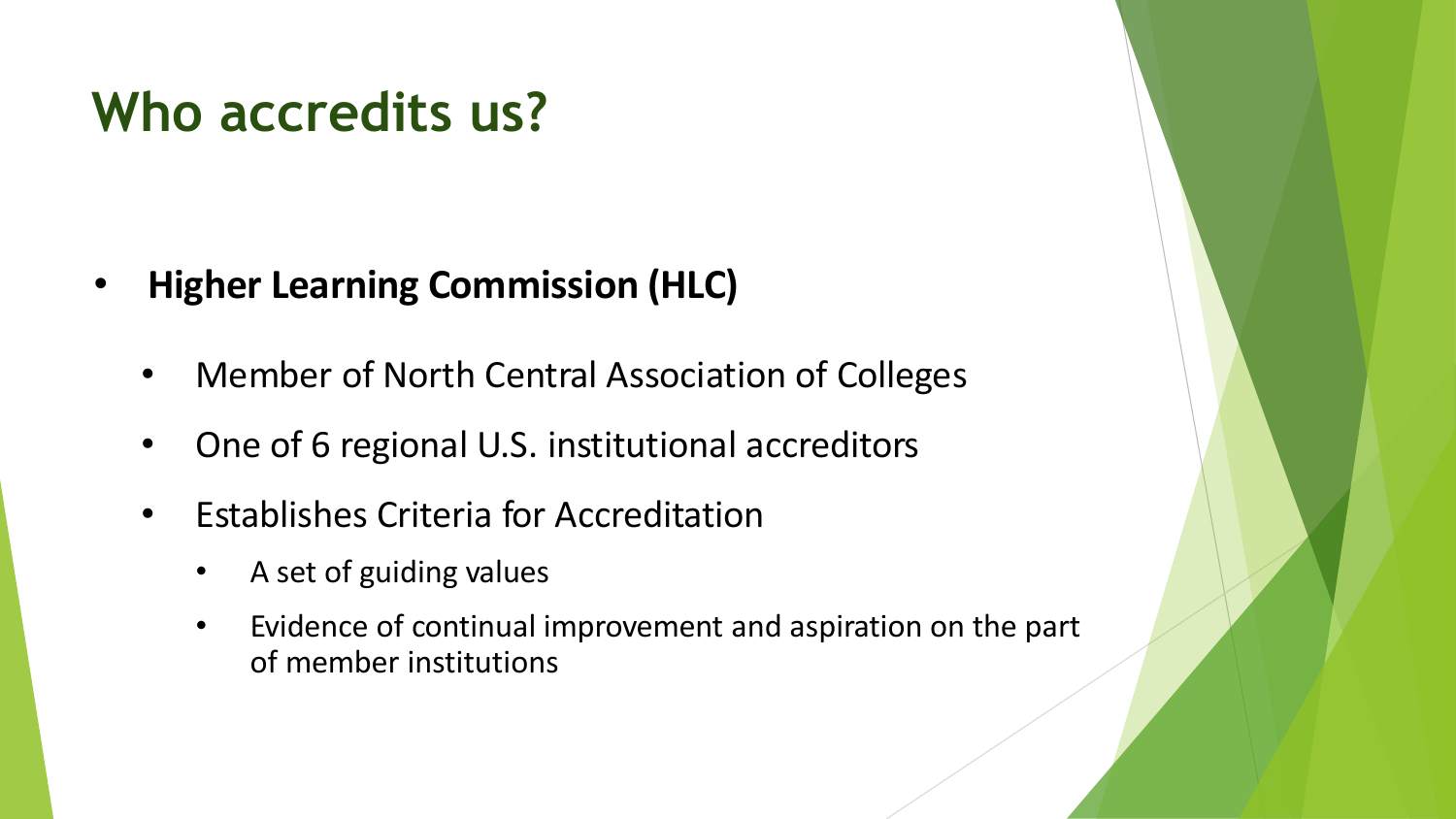# **Statement of Affiliation with the HLC**

HLC Website - DCB Accreditation Status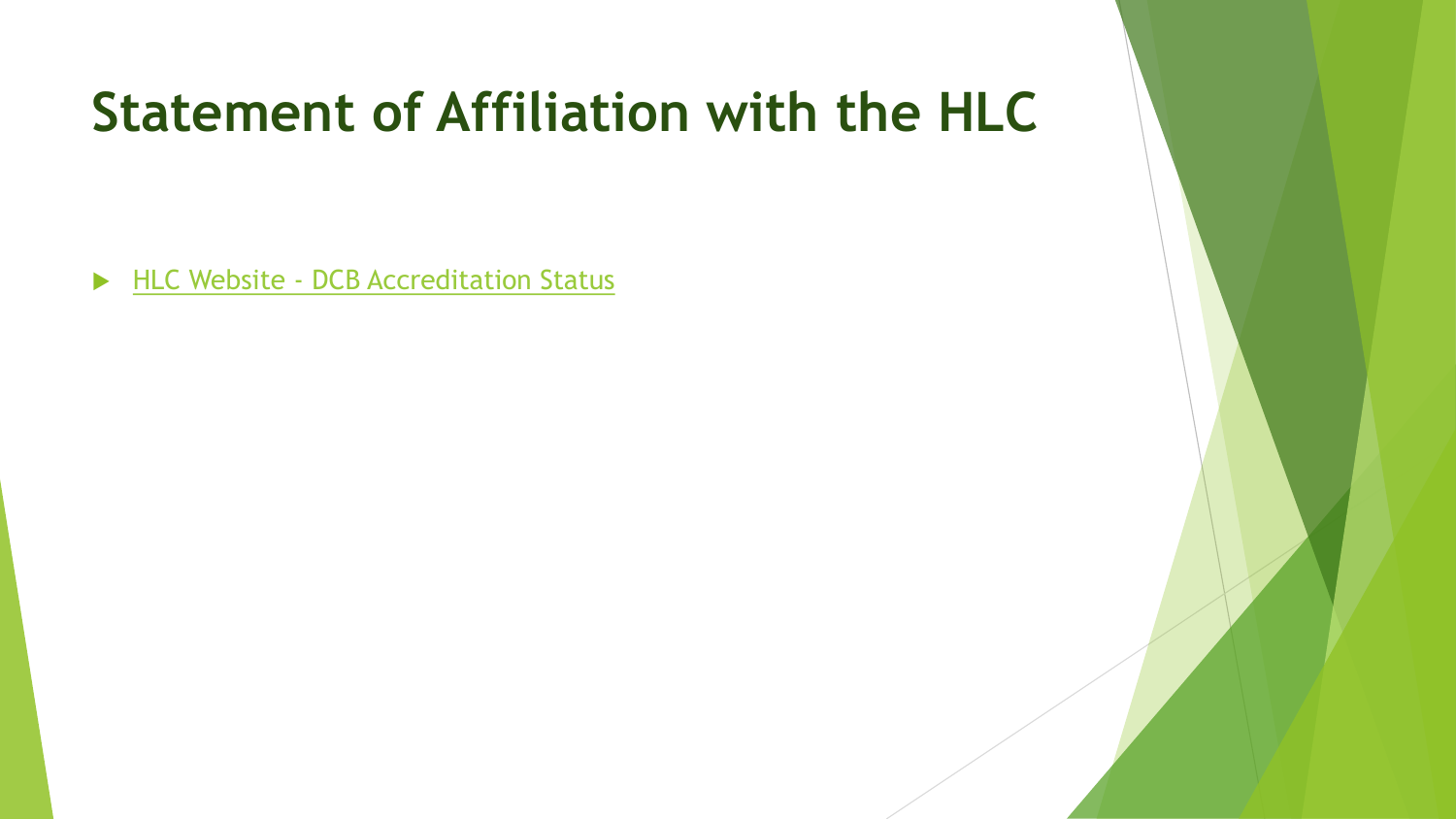**Foundation for Accreditation** 

Guiding Values

Assumed Practices

Criteria and Core Components

Federal Compliance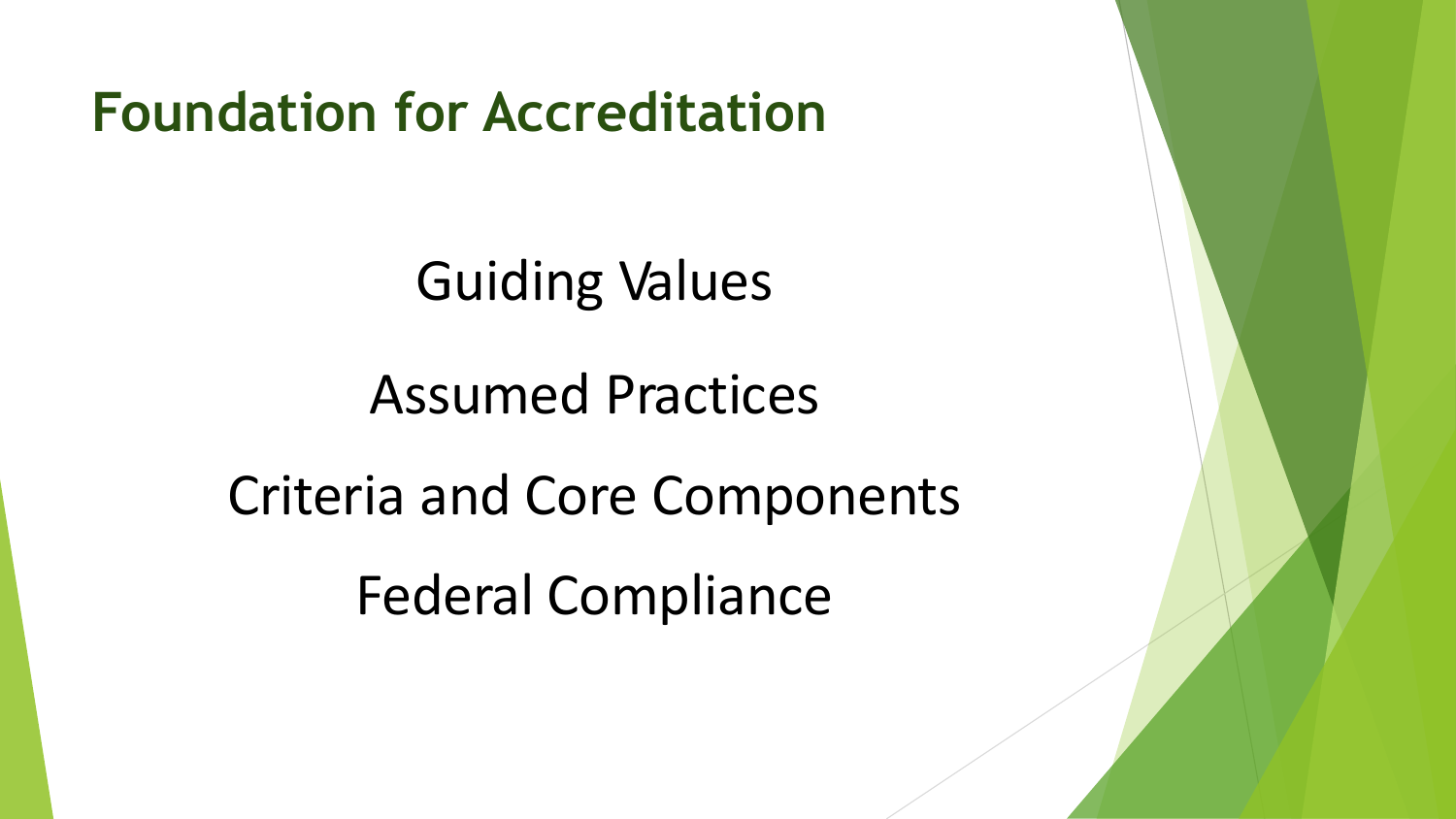# **Guiding Values**

- Focus on student learning
- Education as a public purpose
- Education for a diverse, technological, globally connected world
- A culture of continuous improvement
- Evidence-based institutional learning and self-presentation
- Integrity, transparency, and ethical behavior or practice
- Governance for the well-being of the institution
- Planning and management of resources to ensure institutional sustainability
- Mission-centered evaluation
- Accreditation through peer review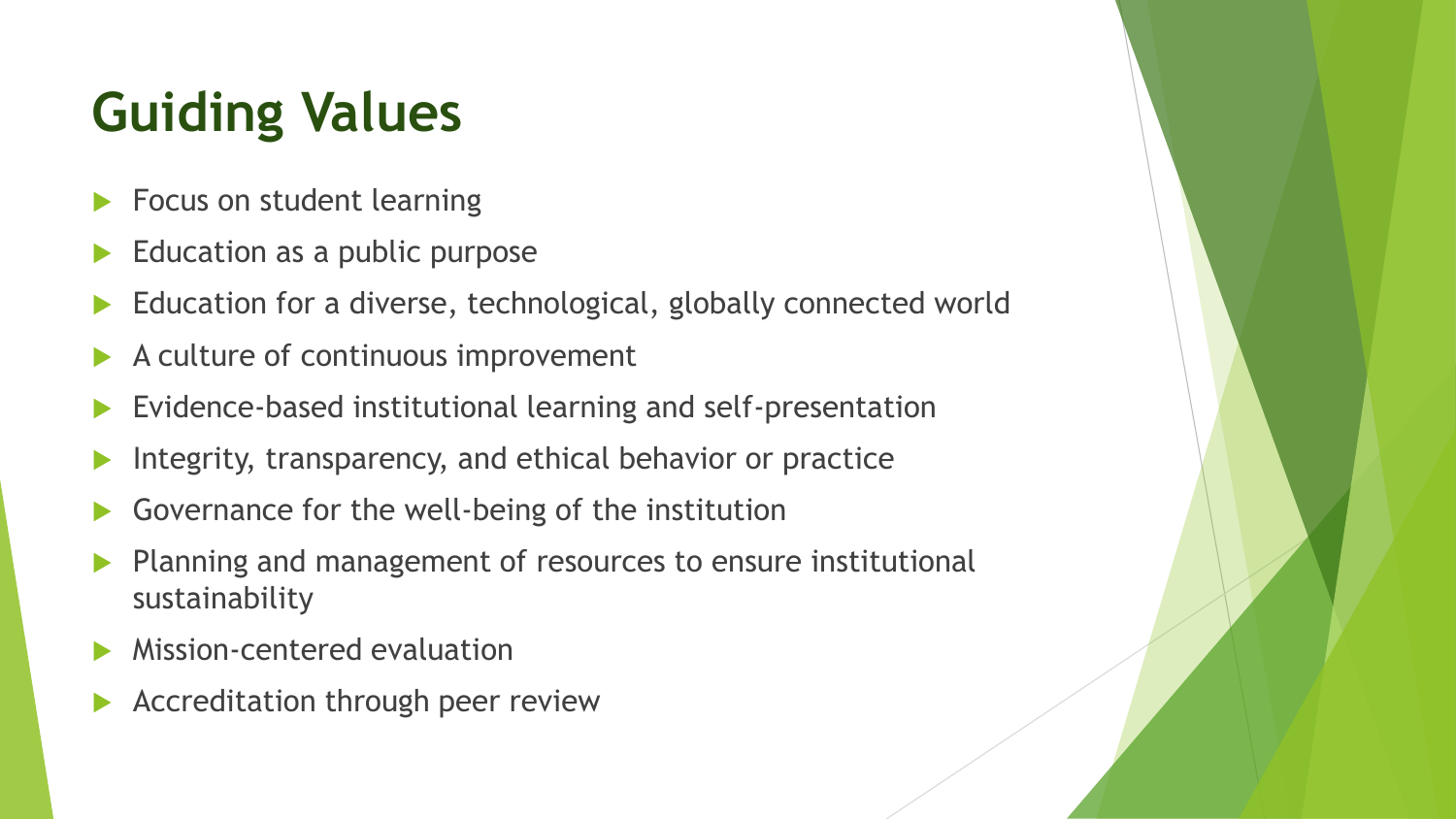### **Assumed Practices**

- Set of practices shared by institutions of higher education in the U.S.
- Accreditation criteria are built on the Assumed **Practices**
- institutions unless there is evidence to the **Typically considered to be in place by all HLC** contrary or an institution is seeking accreditation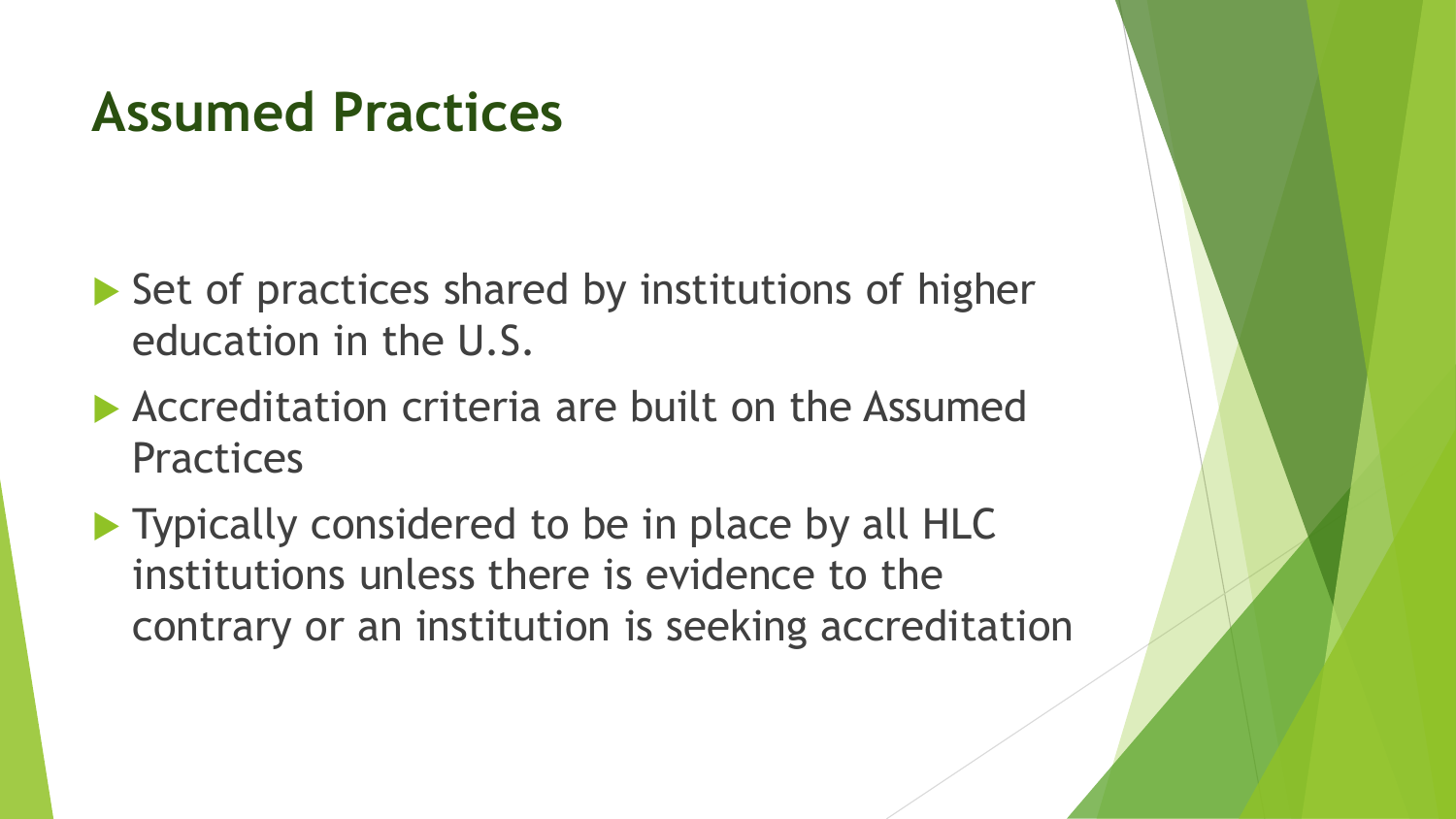### **Assumed Practices**

HLC Website - [Assumed Practices](http://download.hlcommission.org/policy/updates/AdoptedPoliciesAssumedPractices_2015_06_POL.pdf)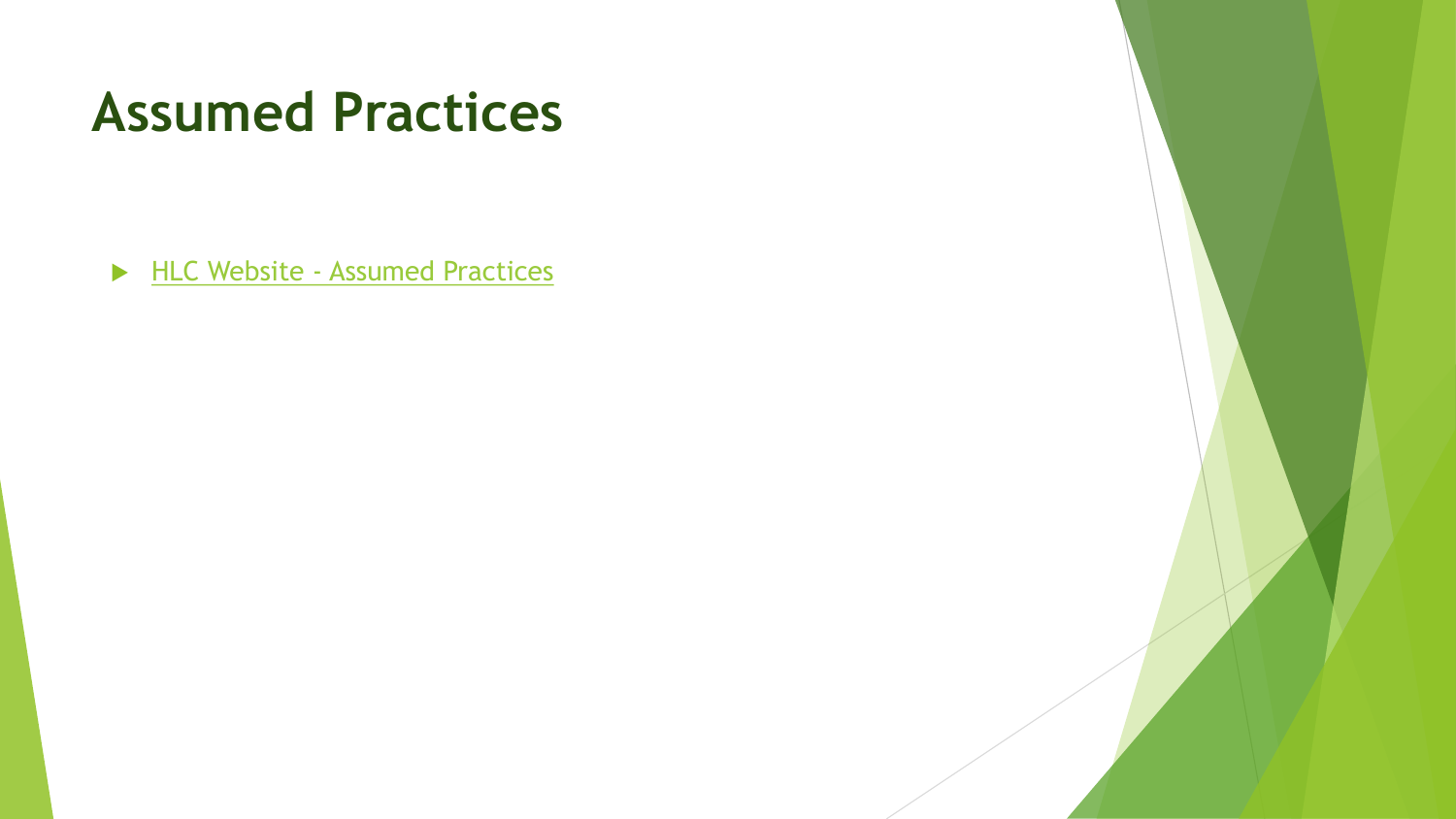# **Criteria for Accreditation and Its Core Components**

These are the standards of quality by which the Higher Learning Commission determines whether an institution merits accreditation or reaffirmation of accreditation.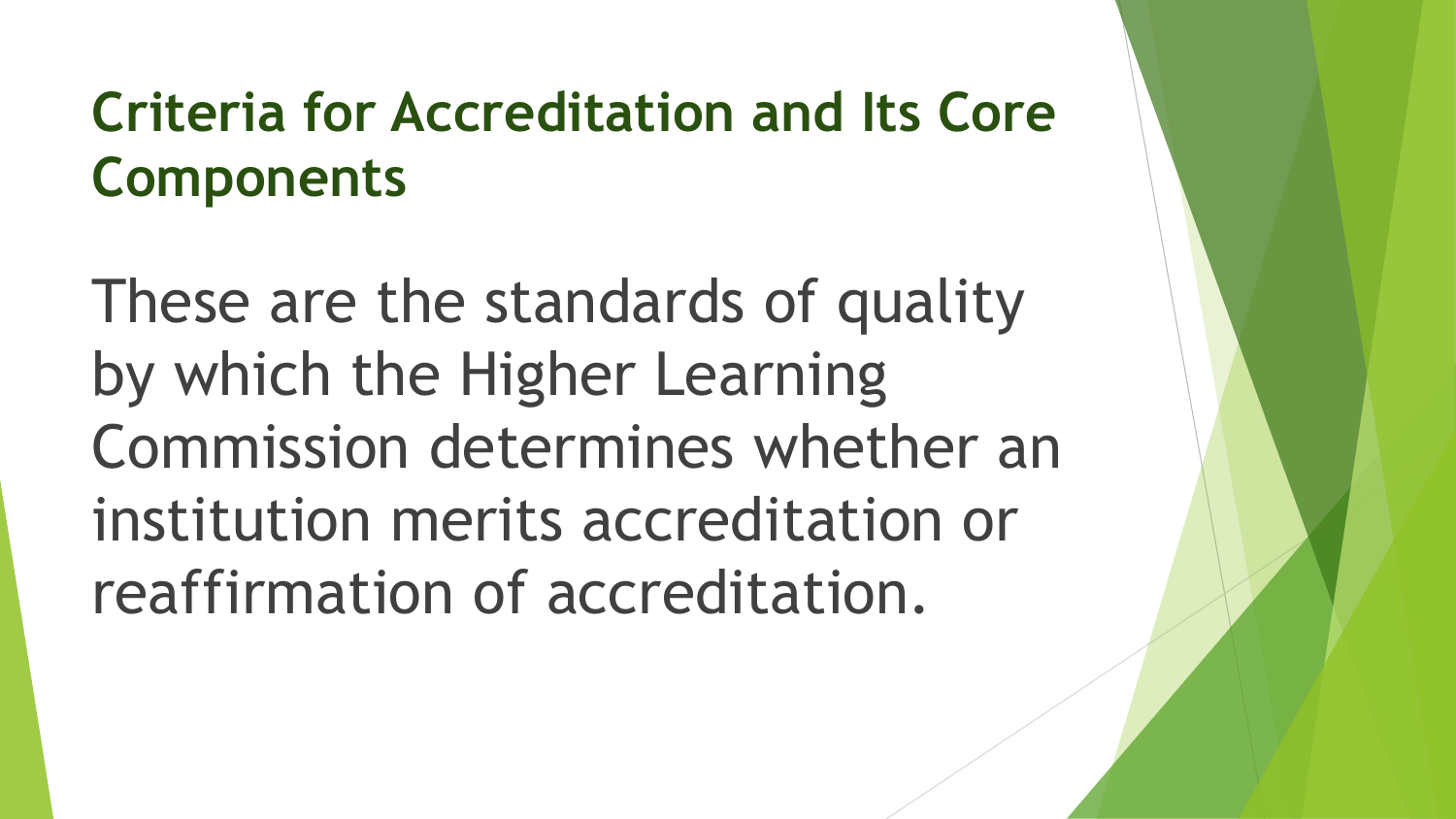#### **Criterion One: Mission**

The institution's mission is clear and articulated publicly; it guides the institution's *operations.* 

#### **Criterion Two: Integrity: Ethical and Responsible Conduct**

*The institution acts with integrity; its conduct is ethical and responsible.* 

#### **Criterion Three: Teaching and Learning: Quality, Resources and Support**

*The institution provides high quality education, wherever and however its offerings are delivered* 

#### **Criterion Four: Teaching and Learning: Evaluation and Improvement**

*The institution demonstrates responsibility for the quality of its educational programs, learning environments, and support services, and it evaluates their effectiveness for student learning through processes designed to promote continuous improvement.* 

#### **Criterion Five: Resources, Planning, and Institutional Effectiveness**

The institution's resources, structures, and processes are sufficient to fulfill its mission, *improve the quality of its educational offerings, and respond to future challenges and opportunities. The institution plans for the future.*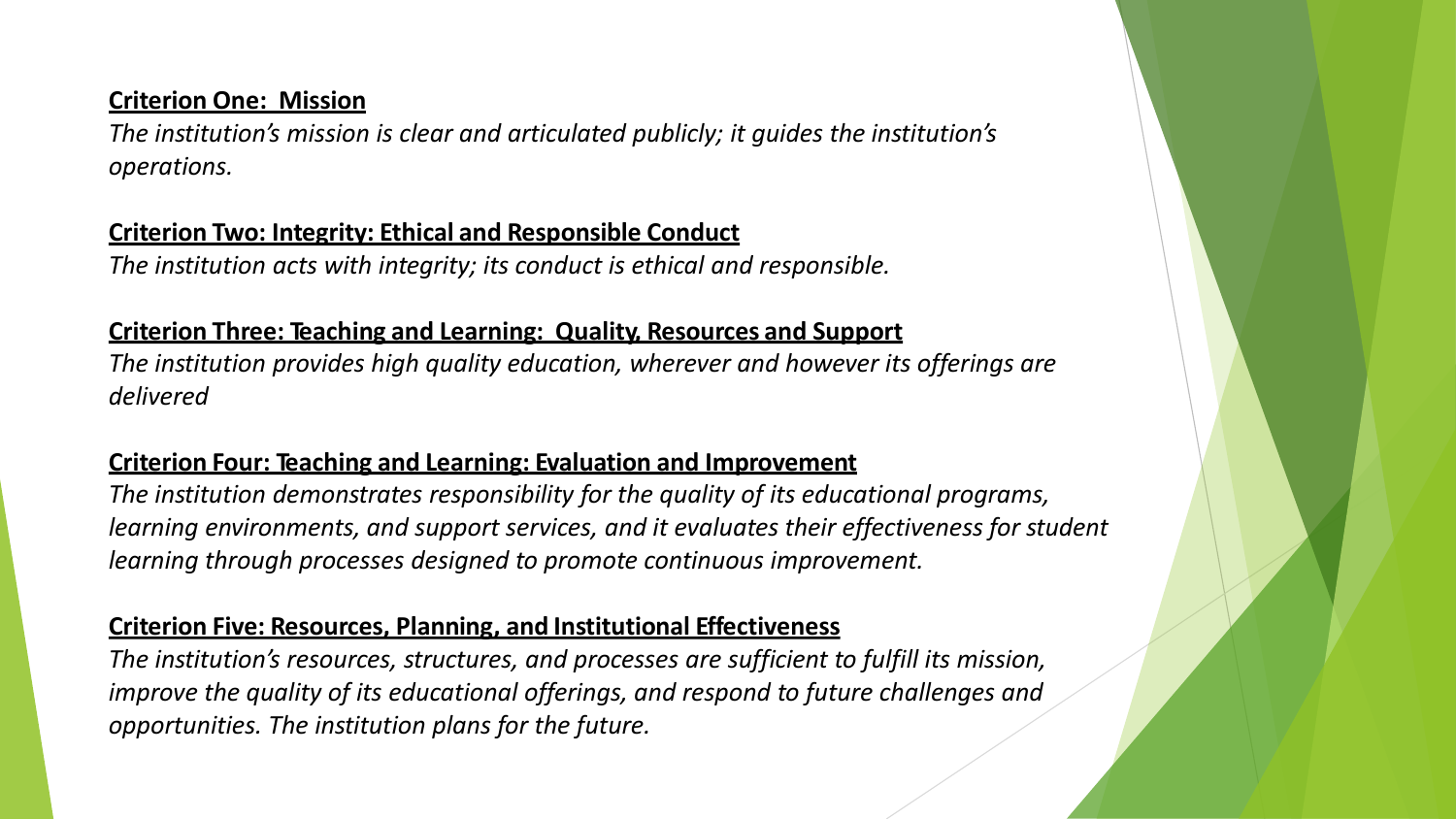# **Criteria and Core Components**

HLC Website - [Criteria and Core Components](https://www.hlcommission.org/Policies/criteria-and-core-components.html)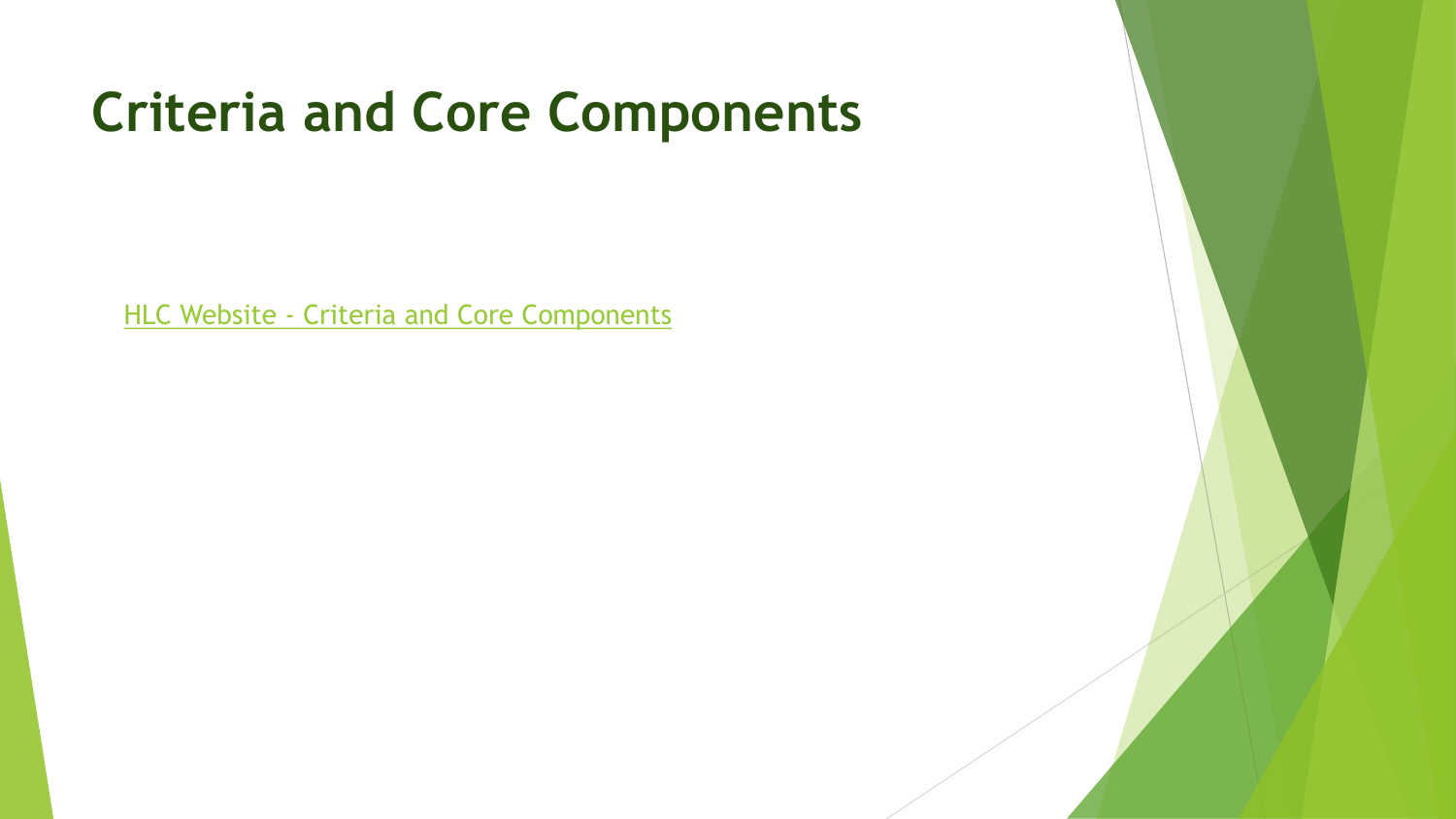# **Federal Compliance**

- Assignment of Credits, Program Length, and Tuition
- Institutional Records of Student Complaints
- Publication of Transfer Policies
- Practices for Verification of Student Identity
- **Title IV Program Responsibilities**
- Required Information for Students and the Public
- Advertising and Recruitment Materials and Other Public Information
- Review of Student Outcome Data
- Standing with State and Other Accrediting Agencies
- Public Notification of Opportunity to Comment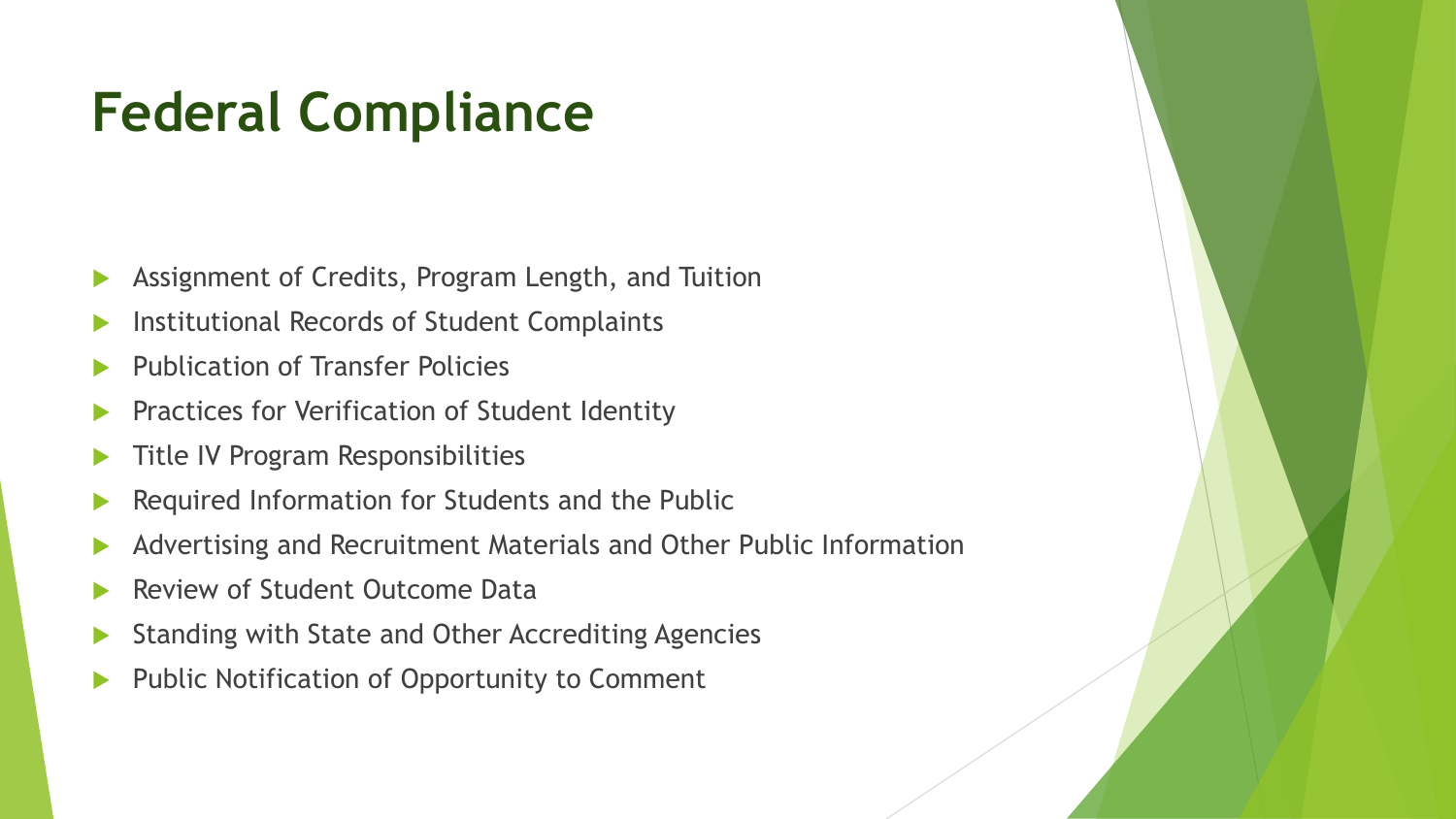# **Federal Compliance**

HLC Website - [Federal Compliance](https://www.hlcommission.org/Policies/federal-regulation.html?highlight=WyJmZWRlcmFsIiwiY29tcGxpYW5jZSIsImZlZGVyYWwgY29tcGxpYW5jZSJd)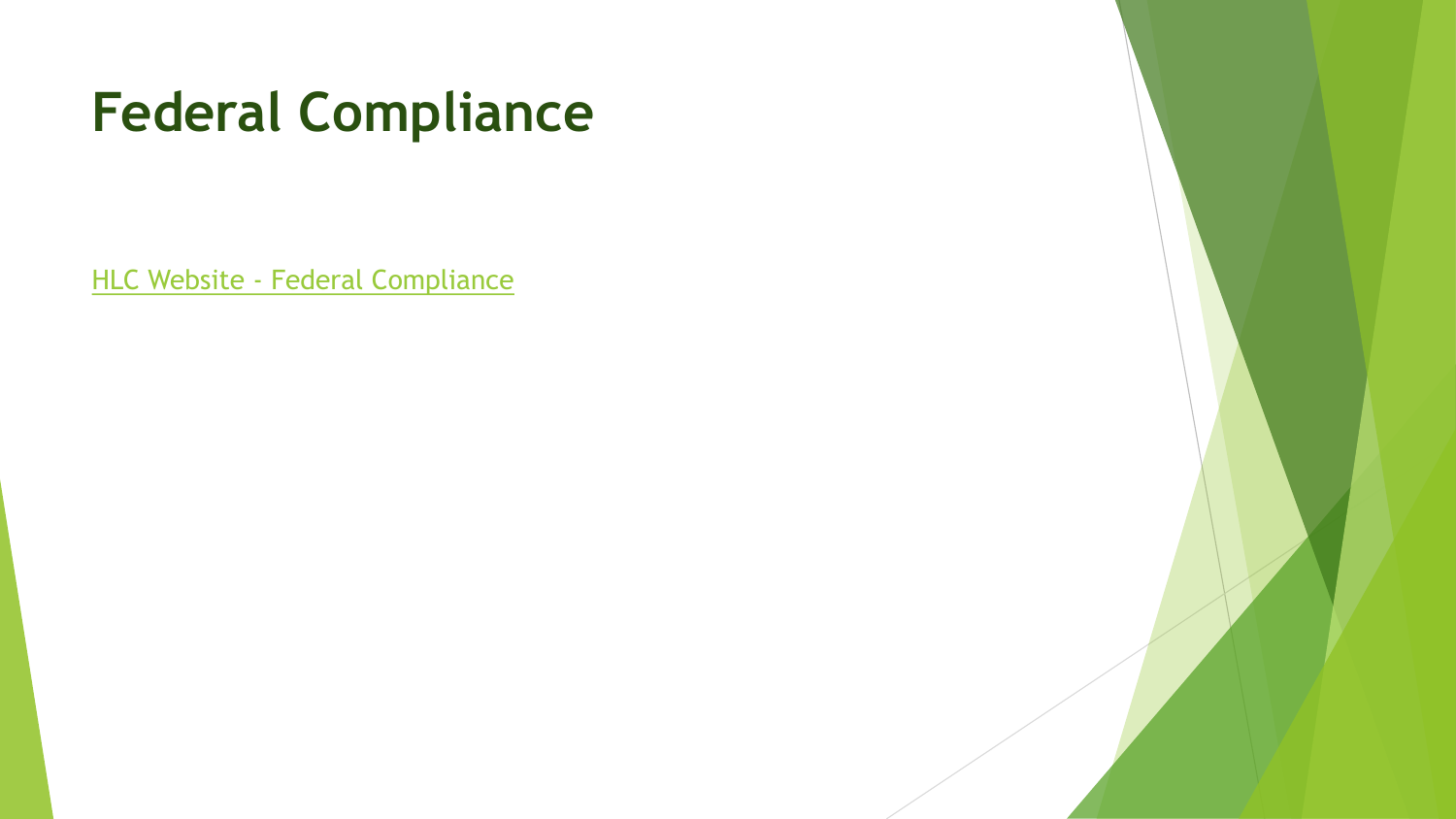# **Pathways**

#### **Standard**

- Accredited less than 10 years, under "Notice," or undergoing major change, other issues or concerns.
- **Open** (This is DCB's Pathway)
	- $\blacktriangleright$  Follows a 10-year cycle.
	- **Focused on quality assurance and institutional improvement. The Open Pathway is** unique in that its improvement component, the Quality Initiative, affords institutions the opportunity to pursue improvement projects that meet their current needs and aspirations.
	- DCB's Quality Initiative is the HLC Academy for Persistence and Completion
- **PEAQ** 
	- emphasis on helping institutions achieve continuous quality improvement. Also focused on quality assurance and institutional improvement, but with an added
	- Many of the processes are built around the AQIP Pathway Categories, which provide a framework that institutions can use to examine their key processes and analyze, understand, and explore opportunities for improvement. The AQIP Pathway follows an eight-year cycle.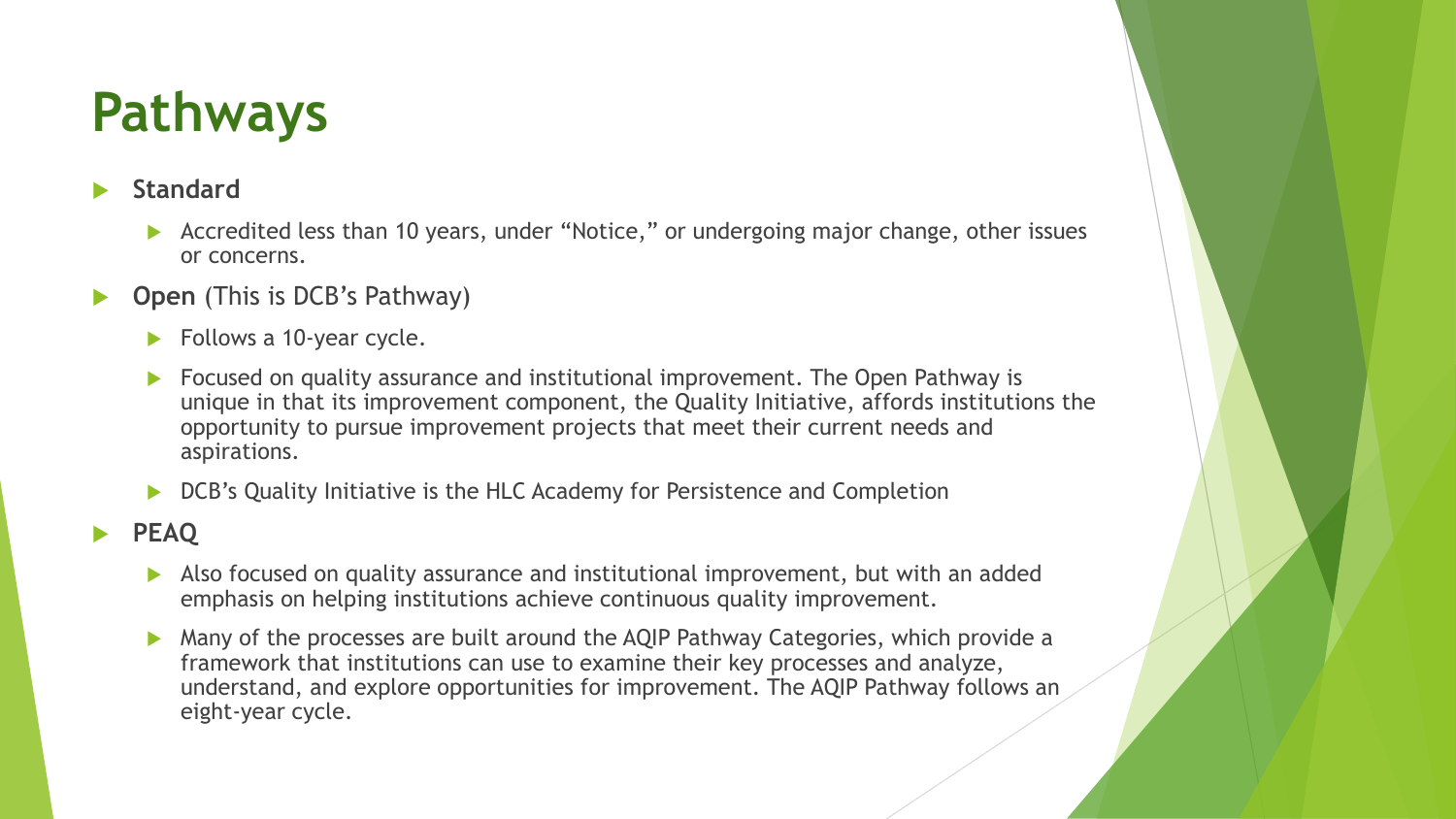## **Evidence Based Process**

- $\blacktriangleright$  Need to show the facts
	- Process
	- $\blacktriangleright$  Policy
	- Procedures
	- **Minutes**
	- Actual data
	- $\blacktriangleright$  How changes are made in response to data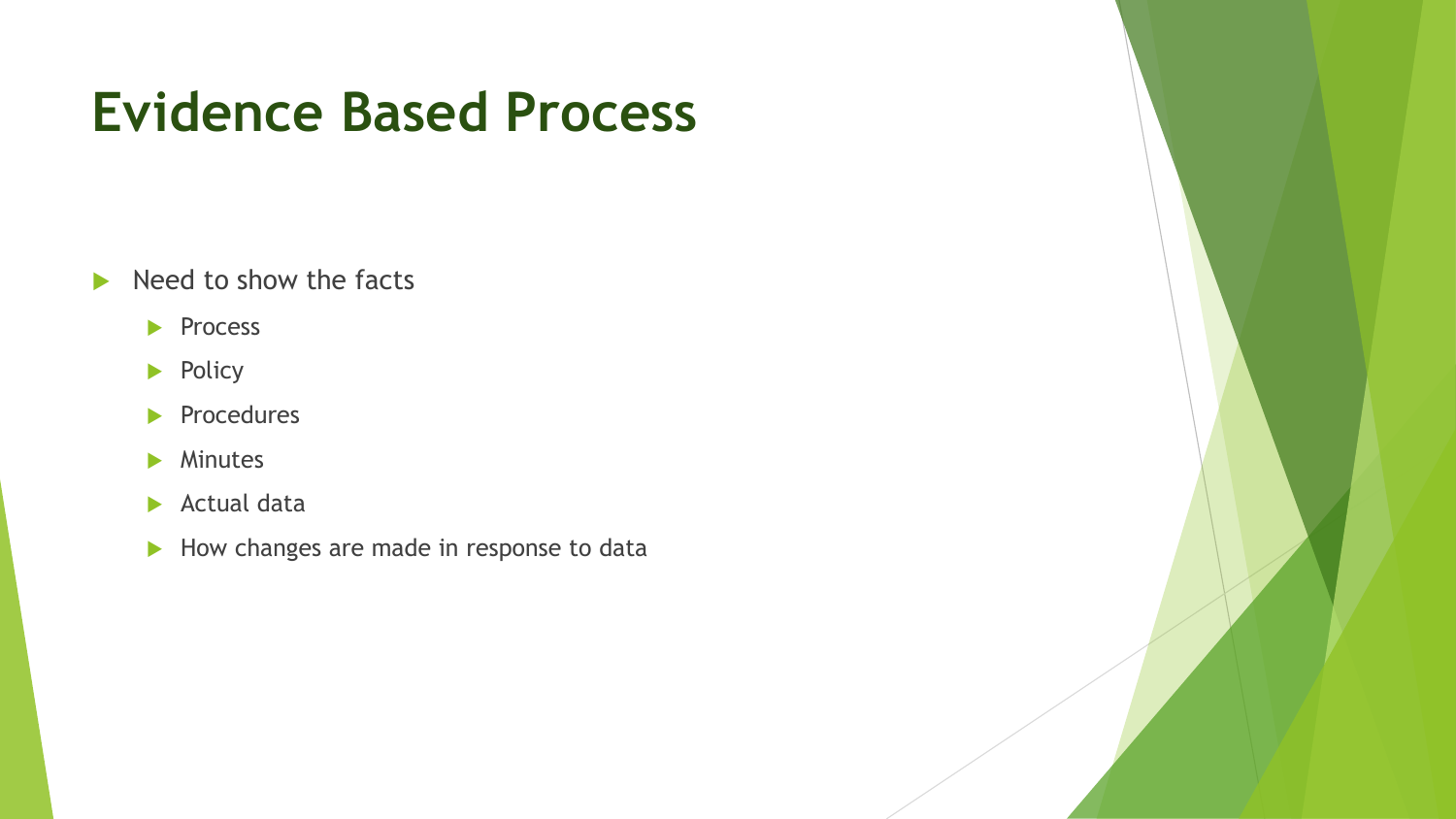### **Evidence - Not**

- I know we used to do something like that...
- I heard that...
- ▶ We don't have anything in writing, but...
- I'm sure that the Business Office does that...
- Everyone knows how to process the...
- All colleges do it the same way we do...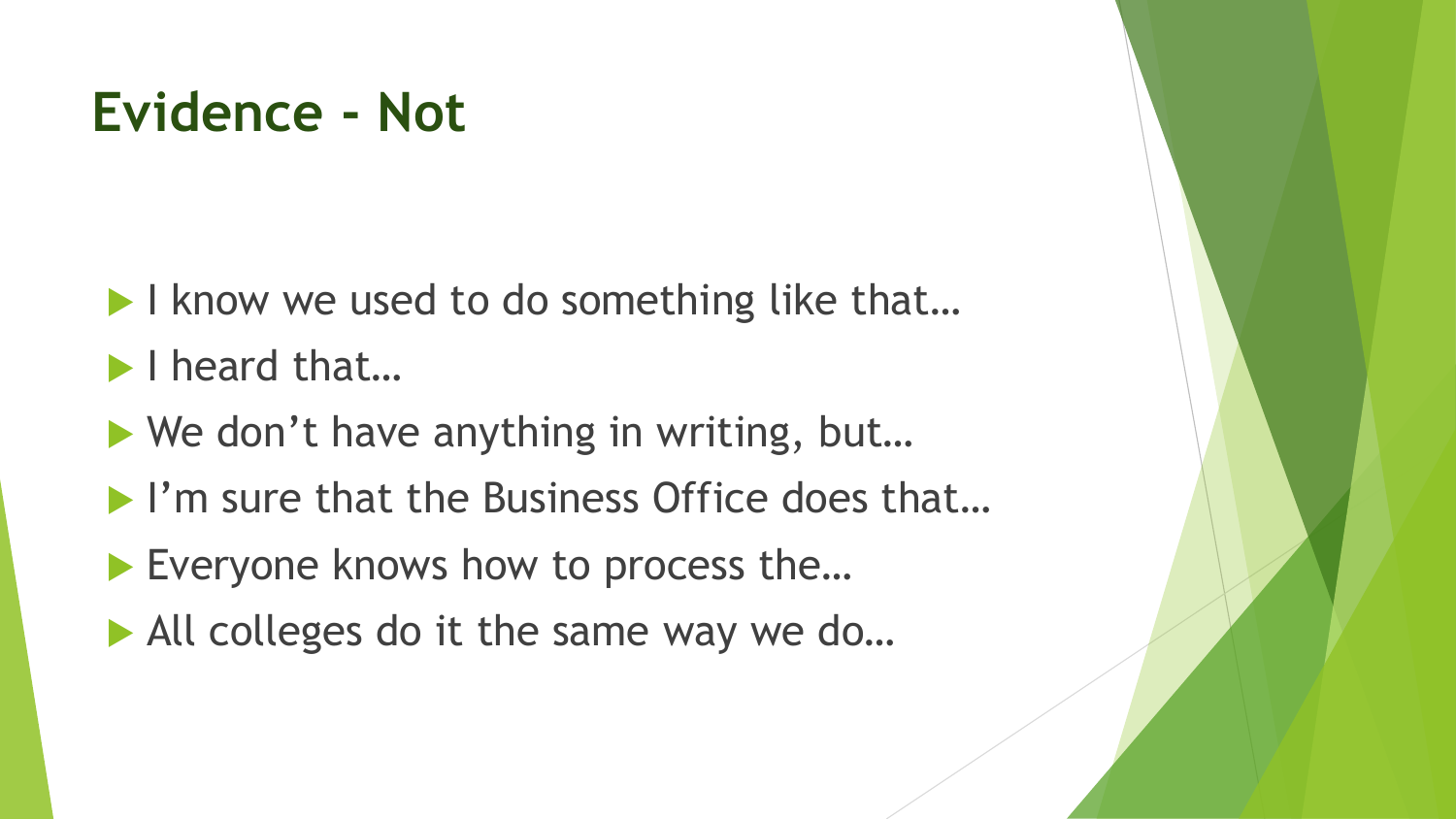## **Evidence - Yes**

- $\blacktriangleright$  Transcripts that document faculty qualifications
- Curriculum change approvals documented in writing via minutes, signed forms
- **Data showing retention rates**
- Documented changes made based on OATF processes
- **Written policies and procedures guide practice**
- Accurate and current budget reports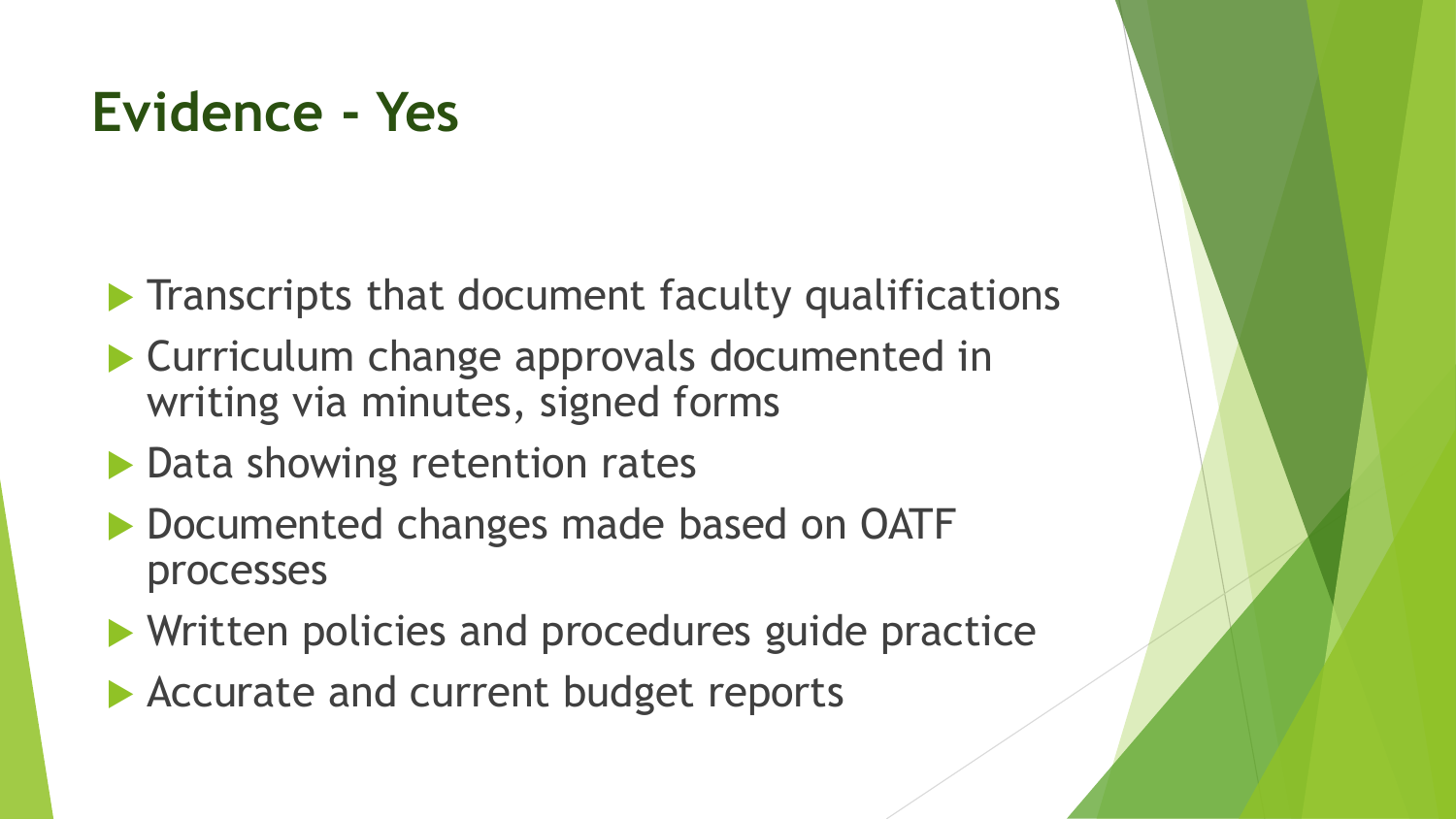# **HLC Planning at DCB**

#### ▶ 2017-2018

- Goal is to review and update evidence to be uploaded into the Assurance system
- ▶ 7 Committees to be formed
	- ▶ 5 Criteria Committees
	- ▶ 1 Federal Compliance Committee
	- ▶ 1 Committee to Oversee Document/Evidence into Assurance files
	- Committee membership
		- ▶ 4-5 people with knowledge of the subject matter to be reviewed
- ▶ DCB HLC Coordinator Dr. Lexi Kvasnicka-Gates